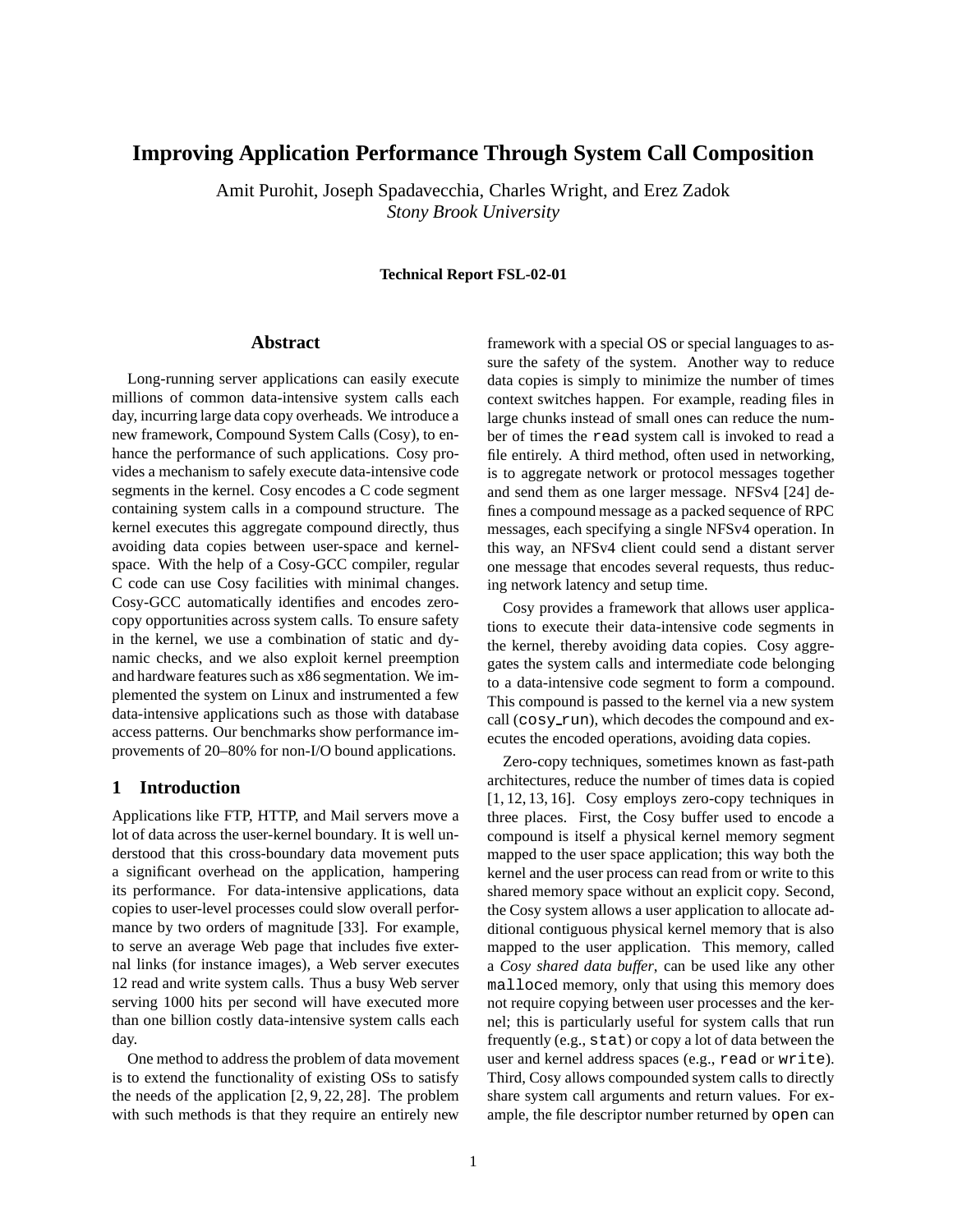be passed to a read call so it can operate on that opened file; and a memory buffer (whether a Cosy shared buffer or not) used by a read call could be passed to a subsequent write call, which can then use it directly.

We provide Cosy-GCC, a modified version of GCC 3.2, to automatically convert data-intensive code into a compound. The user just needs to mark the dataintensive code segment and Cosy-GCC converts the code into a compound at compile time. Cosy-GCC also resolves dependencies among parameters of Cosy statements and encodes this information in the compound. Cosy uses this information to reduce data copies while executing the compound in the kernel.

Systems that allow arbitrary user code to execute in kernel mode must address security and protection issues: how to avoid buggy or malicious code from corrupting data, accessing protected data, or crashing the kernel. Securing such code often requires costly runtime checking [28]. Cosy uses a combination of static and runtime approaches to assure safety in the kernel. Cosy explores various hardware features along with software techniques to achieve maximum safety without adding much overhead.

We have prototyped the Cosy system on Linux. We conducted a series of general-purpose benchmarks and micro-benchmarks comparing regular user applications to those that use Cosy. We found overall performance improvements of Cosy to be up to 20–80% for common non-I/O bound user applications.

The rest of this paper is organized as follows. Section 2 describes the design of our system and includes safety features in detail. We discuss interesting implementation aspects in Section 3. Section 4 describes the evaluation of our system. We review related works in Section 5 and conclude in Section 6.

#### **2 Design**

Often only a critical portion of the application code suffers due to data movement across the user-kernel boundary. Cosy encodes the statements belonging to a bottleneck code segment along with their parameters to form a *compound*. When executed, this compound is passed to the kernel, which extracts the encoded statements and their arguments and executes them one by one, avoiding extraneous data copies. We designed Cosy to achieve maximum performance with minimal user intervention and without compromising security. The three primary design objectives of Cosy are as follows:

- **Performance** We exploit several zero-copy techniques at various stages to enhance the performance. For example, we use shared buffers between user and kernel space for fast cross-boundary data exchange.
- **Safety** We use various security features involving kernel preemption and hardware-specific features such

as Intel's segmentation, to assure a robust safety mechanism even in the face of errant or malicious user programs. We use a combination of static and dynamic checks to assure safety in the kernel without adding much runtime overhead. We discuss safety design issues in Section 2.6.

**Simplicity** We have automated the formation and execution of the compound so that it is almost transparent to the end user. Thus, it is simple to write new code as well as modify existing code to use Cosy. The Cosy framework is extensible and adding new features to it is easy.

### **2.1 Architecture**

To facilitate the formation and execution of a compound, Cosy provides three components: Cosy-GCC, Cosy-Lib and the Cosy Kernel Extension. Users need to identify the bottleneck code segments and mark them with the Cosy specific constructs COSY START and COSY END. This marked code is parsed and the statements within the delimiters are encoded into the Cosy language. We call this intermediate representation of the marked code segment a *compound*. Encoded statements belonging to a compound are called Cosy *operations*.

The Cosy system uses two buffers for exchanging information. First, a compound is encoded in a *compound buffer*. Second, Cosy uses a *shared buffer* to facilitate zero-copying of data within system calls and between user applications and the kernel.

# **2.2 Cosy-GCC**

Cosy-GCC automates the tedious task of extracting Cosy operations out of a marked C-code segment and packing them into a compound, so the translation of marked C-code to an intermediate representation is entirely transparent to the user.

Cosy-GCC also resolves dependencies among parameters of the Cosy operations. Cosy-GCC determines if the input parameter of the operations is the output of any of the previous operations. It is necessary to encode this dependency, as the real values of the parameters are not known until the operations are actually executed. While parsing the marked code, Cosy-GCC maintains a symbol table of output parameters of the operations and labels. It compares each of the input parameters of any new operation against the entries in the symbol table to check for any dependencies. This dependence is marked in the flags field (Section 2.3.1) of the compound buffer. For conditional statements or jumps, the control flow within the compound may vary depending on the outcome of the conditional statement. Cosy-GCC determines the next operation to execute in case that a branch is taken or not taken. To resolve forward references in such cases, Cosy-GCC uses a symbol table.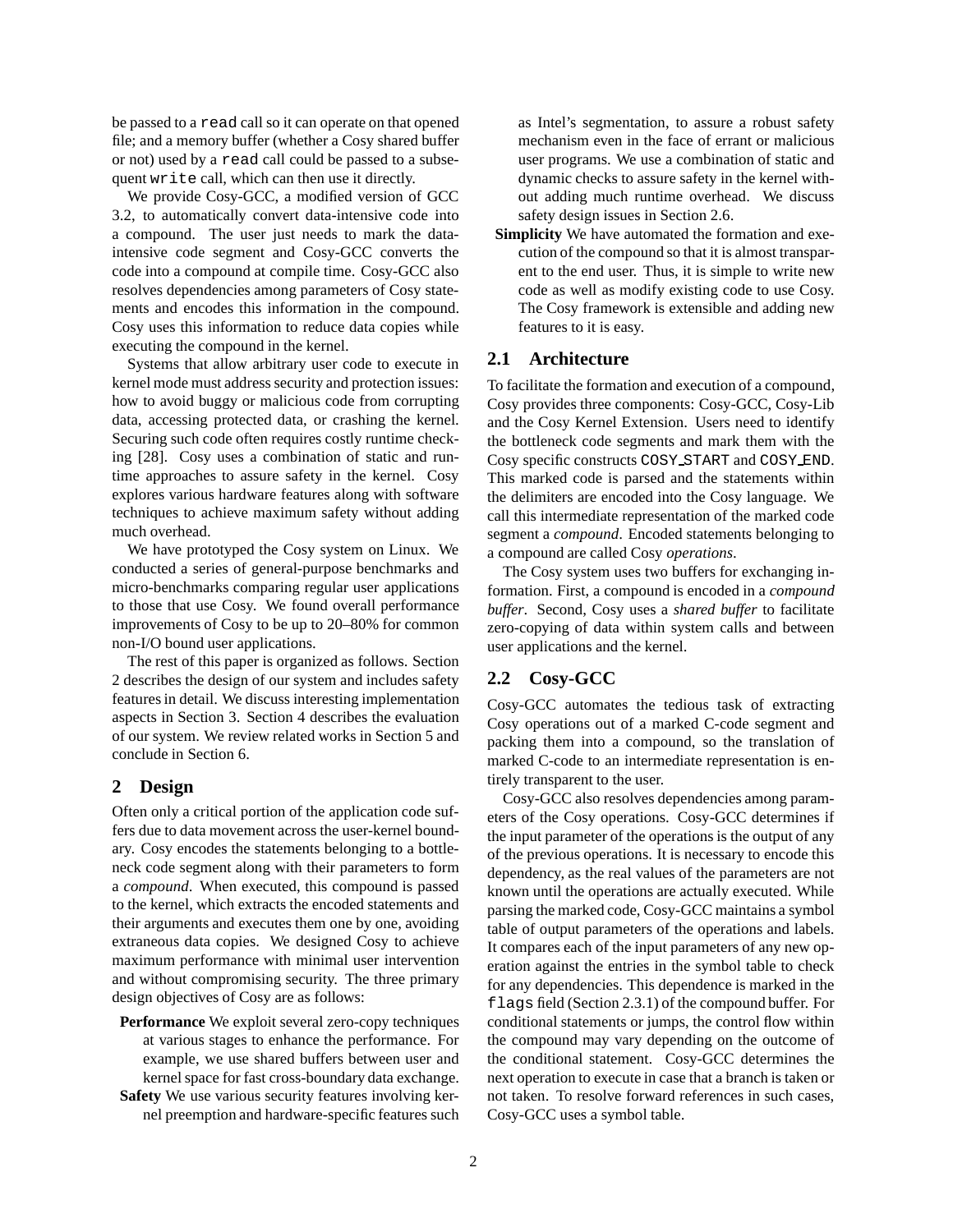Cosy supports loops (i.e., for, do-while, and while), conditional statements (i.e., if, switch, goto), simple arithmetic operations (i.e., increment, decrement, assignment, add, subtract) and system calls within a marked code segment. Cosy also provides an interface to execute a piece of user code in the kernel. Applicationslike grep, volume rendering [31], and checksumming are the main motivation behind adding this support. These applications read large amounts of data in chunks and then perform a unique operation on every chunk. To benefit such applications Cosy provides a secure mechanism to call a user supplied function from within the kernel.

In order to assure completely secure execution of the code in the kernel, we restrict Cosy-GCC to support a subset of the C-language. Cosy-GCC ensures there are no unsupported instructions within the marked block, so complex code may need some small modifications to fit within the Cosy framework. This subset is carefully chosen to support different types of code in the marked block, thus making Cosy useful for a wide range of applications.

# **2.3 Cosy-Lib**

The Cosy library provides utility functions to create a compound. Statements in the user-marked code segment are changed by the Cosy-GCC to call these utility functions. So the functioning of Cosy-Lib and the internal structure of the compound buffer are entirely transparent to the user.

Cosy-Lib is also responsible for maintaining the shared data buffer. The library extends the malloc library to efficiently handle the shared data buffer. User applications that wish to exploit zero-copy can manage memory from the shared data buffer with the cosy malloc and cosy free functions provided by our library.

### **2.3.1 Structure of a Compound**

In this section we describe the internal structure of a compound, which is stored within the compound buffer (see Figure 1). A compound is the intermediate representation of the marked code segment and contains a set of operations belonging to one of the following types:

- System calls
- Arithmetic operations
- Variable assignments
- while and do-while loops
- Optimized for loops (See Section 3)
- User provided functions
- Conditional statements
- switch statements
- Labels
- gotos (unconditional branches)



*Figure 1: Internal structure of cosy compound: An example of a compound of a system call, a conditional, an assignment, and an addition.*

The compound buffer is shared between the user and kernel space. The operations that are added by the user into the compound are directly available to the Cosy Kernel Extension without any data copies. The first field of a compound is the global header that contains the total number of operations encoded in the compound. The "End of Compound" field is required since each Cosy operation may occupy a variable length. The compound also contains a field to set the upper limit on the maximum number of operations to be executed. This limit is necessary to avoid infinite loops inside the kernel. The remaining portion of the compound contains a number of operations. The structure of each operation is of the following form: a local header followed by a number of arguments needed for the execution.

Each type of operation has a different structure for the local headers. Each local header has a type field, which uniquely identifies the operation type. Depending on the type of the operation, the rest of the arguments are analyzed. For example, if the operation is of the type "system call," then the local header will contain the system call number and flags. The flags indicate whether the argument is the actual value or a reference to the output of some other operation. The latter occurs when there are argument dependencies. If it is a reference, then the actual value is retrieved from the reference address. The local header is followed by a number of arguments necessary to execute the operation. If the execution of the operation returns any value (e.g., a system call, math operation, or a function call) one position is reserved to store the result of the operation. Conditional statements affect the flow of the execution. The header of a conditional statement specifies the operator, and if the con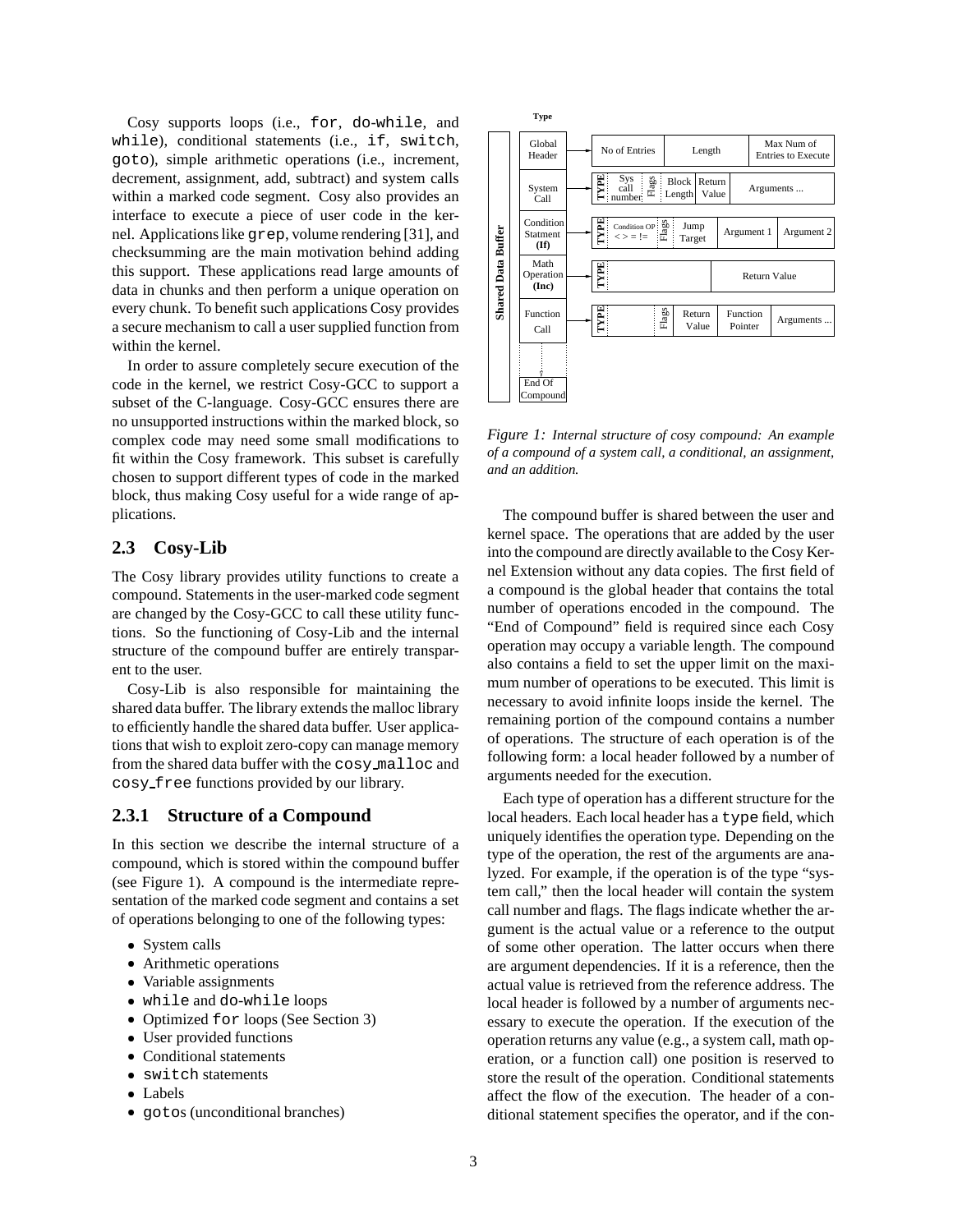dition is satisfied, the next instruction is then executed. Cosy-GCC resolves dependencies among the arguments and the return values, the correspondence between the label and the compound operation, and forward references for jump labels.

# **2.4 The Cosy Kernel Extension**

The Cosy kernel extension extracts the operations encoded in a compound and executes them one by one. The Cosy kernel extension provides three system calls:

- cosy init allocates both the compound buffer and the shared data buffer that will be used by the user and the kernel to exchange encoded compounds and return results.
- cosy run decodes the compound and executes the decoded operations one by one.
- cosy free releases any resources allocated for Cosy on behalf of this process. This is optional: the kernel will also garbage collect such resources upon termination of the process.

### **2.4.1 Executing the Compound**

The Cosy kernel extension is the heart of the Cosy framework. It decodes each operation within a compound buffer and then executes each operation in turn.

The normal behavior of any user application is to make system calls, and based on the results, decide the next set of system calls to execute; so the sequence in which the system calls are executed is not constant. Therefore, it is not sufficient to execute the system calls belonging to a compound in the order that they were packed. After executing one system call, the Cosy kernel extension checks the result and decides the next system call to execute. The Cosy framework supports programming language constructs such as loops, conditionals, and math operations. This way the user program can encode conditional statements and iterative instructions into the compound. The Cosy kernel extension executes the system calls in the sequence that they were packed unless it reaches a condition or loop statement. At that point, it determines the next call to execute depending on the result of the conditional statement. Cosy also supports another mode, where the Cosy kernel extension exits on the first failure of any Cosy operation. This mode is useful while executing a long loop in the kernel that has error checking after the loop.

We limit the framework to support only a subset of C. One of the main reasons is safety, which we discuss in Section 2.6. Another issue is that extending the language further to support more features may not increase performance because the overhead to decode a compound increases with the complexity of the language. The savings may not be manifested as a result of this overhead.

Efficient decoding of the compound is required to

achieve our performance goals. To achieve this, we exploit various optimizations. To make decoding efficient, Cosy uses lazy caching of decoded data. Thus the first time any operation is visited it is decoded and this decoded operation is stored in a hash table. The next time the same operation has to be evaluated, decoding is avoided. During system call execution, the arguments of the system calls are pushed directly onto the stack and then the system call function is called using a small amount of assembly code. This avoids any intermediate copying of arguments from the compound buffer to local buffers and hence speeds up the invocation of system calls. The savings in the decoding time and the time to invoke a system call help to minimize Cosy's overhead.

### **2.5 Zero-Copy Techniques**

Many common system calls can realize performance improvements through zero-copy techniques. read and write are especially good candidates as they normally copy large amounts of data between the kernel and user space. Calls like stat can also benefit from zero-copy techniques because they are invoked very often.

The area where user programs can achieve the largest savings from the shared data buffer is system time. So this method is particularly useful when the data copies are not I/O bound. The Cosy framework uses the shared data buffer to support zero-copy data transfers by modifying the behavior of copy to user and copy from user. Many system calls including read and write utilize these copy calls and will enjoy the benefits of using the shared data buffer by avoiding redundant data copies.

Whenever a user makes a read system call using the shared buffer, Cosy checks for the use of a shared buffer and skips the copy to user call avoiding a data copy back to user-space. Cosy stores the physical address of the page that contains the read data in struct task. After that, if the user makes any call that uses the same shared buffer, then the stored physical address is provided to that call. For example, if the user makes a write call which also uses the same shared buffer, Cosy uses the stored physical address in copy from user.

As the check for zero-copy is performed in copy to user and copy from user, which are generic calls, any system call that performs data copies receives the benefit of zero-copy by using the shared buffer. Cosy is not skipping any validation checks, so safety is not violated. So in the worst case a bad address provided by a buggy or malicious program will be passed to the system call. The system call still checks the validity of all arguments, so a segmentation fault will be generated as normal.

System calls like stat copy information about a file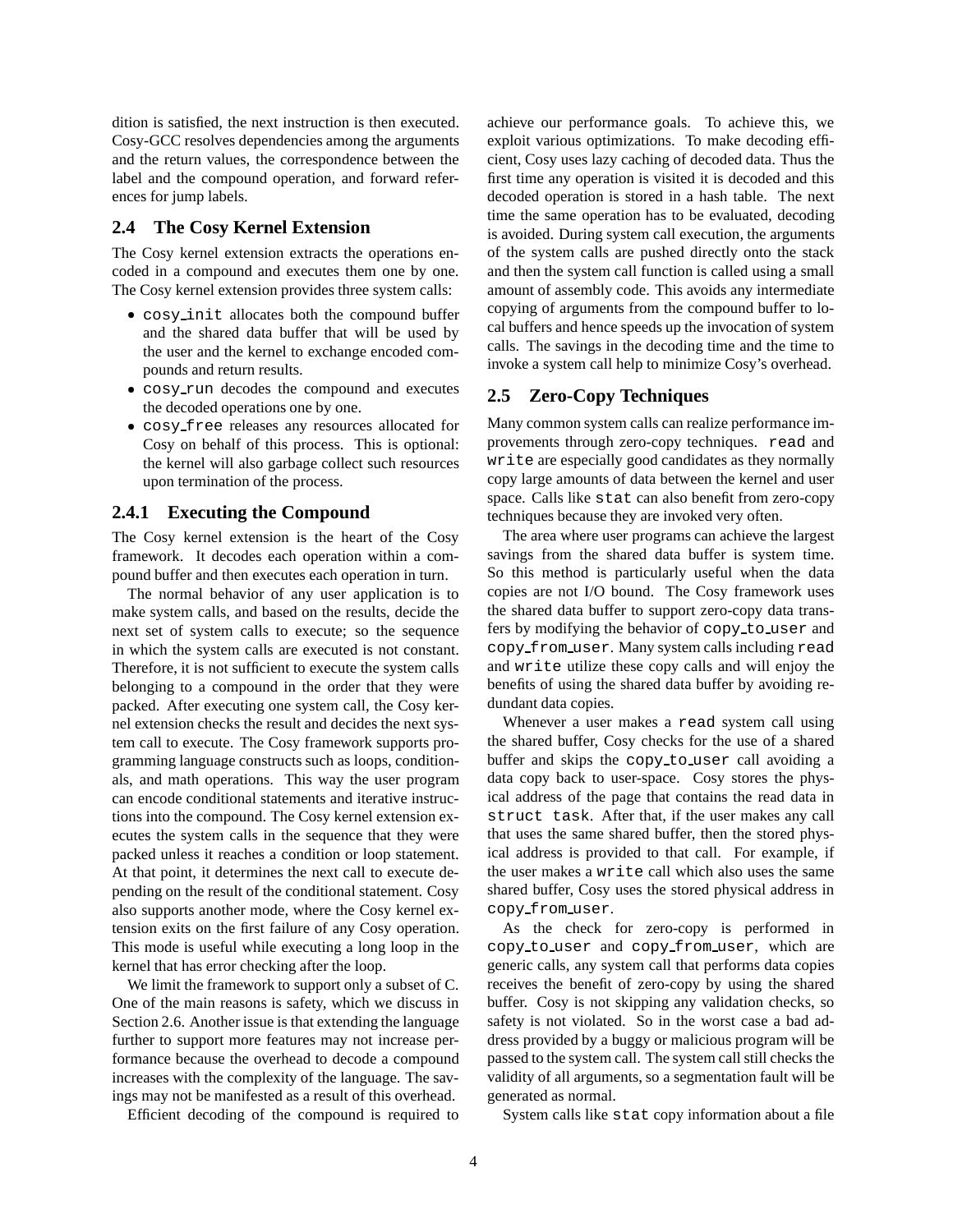from kernel kernel to user space. In this case Cosy saves copies by allocating the stat buffer in physical kernel memory that is shared between the kernel and the user process. Cosy can take this one step further and exploit the relationships between system calls that share data buffers. For instance, data is often read from one file and written to another. If we allocate this buffer in physical kernel memory, then we can share it directly between calls within the kernel.

Cosy supports special versions of existing system calls to enable zero-copy by default using the shared data buffer. These system calls are accessible only through Cosy. Currently we support stat, read, and write as described in Section 3. When applications use memory allocated using cosy malloc and use it in read, write, or stat system calls, Cosy-GCC detects the possible optimization and converts these calls to their zero-copy versions.

### **2.6 Safety Features**

Cosy applies runtime bound checking to prevent possible overruns of the shared buffer. Cosy is not vulnerable to bad arguments when executing system calls on behalf of a user process. The system call invocation by the Cosy kernel module is the same as a normal process and hence all the necessary checks are performed. However, when executing a user-supplied function, more safety precautions are needed. Cosy makes use of the hardware and software checks provided by the underlying architecture and the operating system to do this efficiently. We describe two interesting Cosy safety features in the next sections: a preemptive kernel to avoid infinite loops, and x86 segmentation to protect kernel memory.

#### **2.6.1 Kernel Preemption**

One of the critical problems that needs to be handled while executing a user function in the kernel is to limit its execution time. To handle such situations, Cosy uses a preemptible kernel. A preemptible kernel allows scheduling of processes even when they are running in the context of the kernel. So even if a Cosy process causes an infinite loop it is eventually scheduled out. Every time a Cosy processis scheduled out, Cosy interrupts and checks the running time of the process inside the kernel. If this time has exceeded the maximum allowed kernel time then the process is terminated. We modified the scheduler behavior to add this check for Cosy processes. The added code is minimal and is executed only for Cosy processes and hence does not affect the overall system performance.

#### **2.6.2 x86 Segmentation**

To assure the secure execution of user supplied functions in the kernel, we use the Intel x86 segmentation feature.

We support two approaches.

The first approach is to put the entire user function in an isolated segment but at the same privilege level. The static and dynamic needs of such a function are satisfied using memory belonging to the same isolated segment. This approach assures maximum security, as any reference outside the isolated segment generates a protection fault. Also, if we use two non-overlapping segments for function code and function data, concerns due to self modifying code vanish automatically. However, to invoke a function in a different segment involves overhead. Before making the function call, the Cosy kernel extension saves the current state to resume execution. Saving the current state and restoring it back is achieved by using the standard task-switching macros, SAVE ALL and RESTORE ALL, with some modifications. These macros involve around 12 assembly pushl and popl instructions, each. So if the function is small and it is executed a large number of times, this approach could be costly due to the added overhead of these two macros. The important assumption here is that even if the code is executing in a different segment it still executes at the same privilege level as the kernel. Hence, it is possible to access resources exposed to this isolated segment, without any extra overhead. Currently, we allow the isolated code to read only the shared buffer, so that the isolated code can work on this data without any explicit data copies.

The second approach uses a combination of static and dynamic methods to assure security. In this approach we restrict our checks to only those that protect against malicious memory references. This is achieved by isolating the function data from the function code by placing the function data in its own segment, while leaving the function code in the same segment as the kernel. In Linux, all the data references are resolved using ds segment register, unless a different segment register is explicitly specified. In this approach, all accesses to function data are forced to use a different segment register than ds (gs or fs). The segment register (gs or fs) points to the isolated data segment, thus allowing access only to that segment; the remaining portion of the memory is protected from malicious access. This is enforced by having Cosy-GCC append a %gs (or %fs) prefix to all memory references within the function. This approach involves no additional runtime overhead while calling such a function, making it very efficient. However, this approach has two limitations. It provides little protection against self modifying code, and it is also vulnerable to hand-crafted user functions that are not compiled using Cosy-GCC.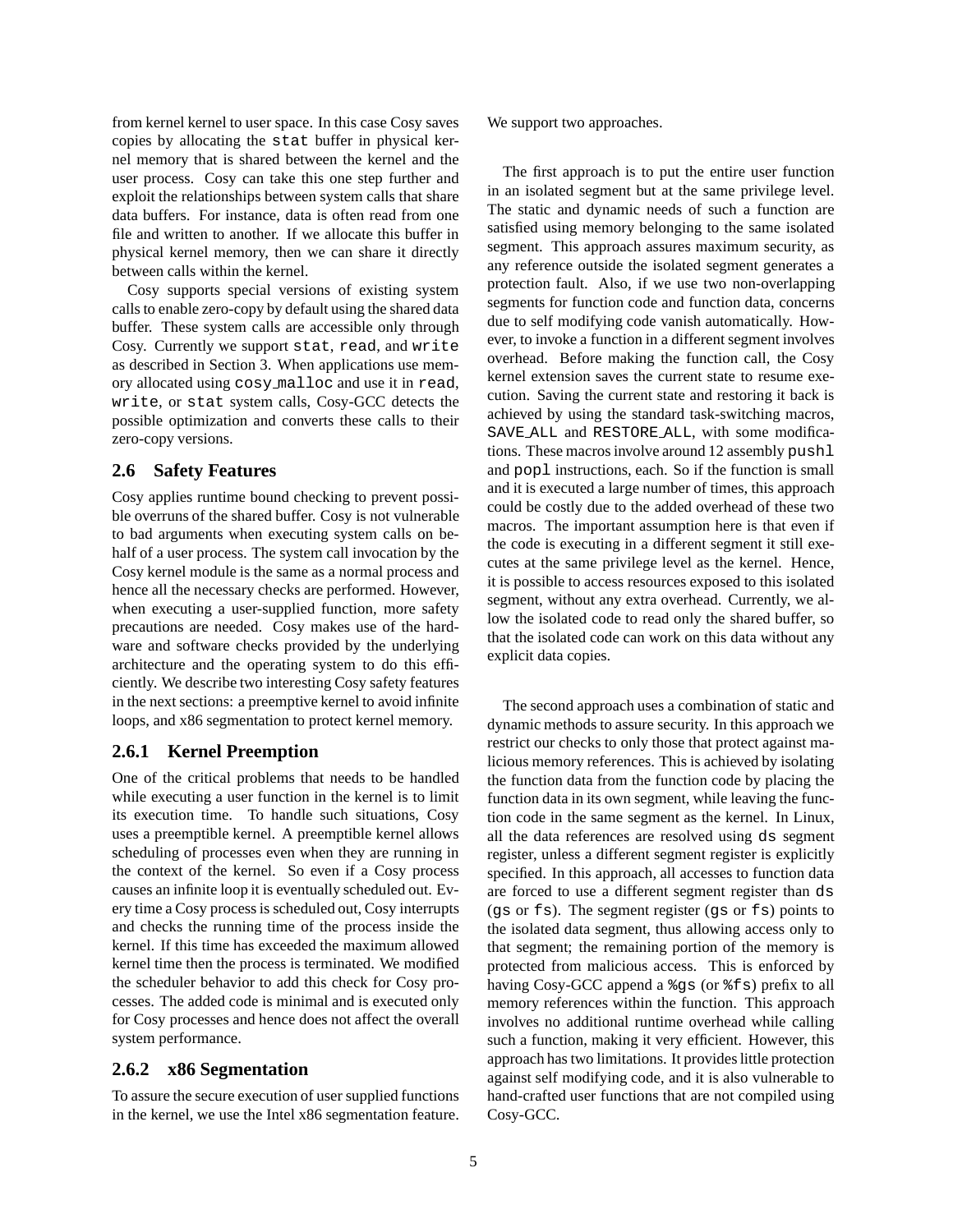# **2.7 Cosy Examples**

To understand the phases of Cosy in greater detail we demonstrate a simple C program that reads a file using Cosy features, and then show its internal representation after the Cosy-GCC modification.

The C code below reads an input file name until the end of the file. For simplicity we do not include any error checking in this example:

```
1 COSY START;
2 fd = open(name, f, m);3 do 
4 r \ln = \text{read}(\text{fd}, \text{bf}, \ln);5 \quad \} while(rln == ln);
6 \text{ close}(fd);7 COSY END;
```
The code segment is marked with COSY START and COSY END. When this program is compiled using Cosy-GCC it replaces the statements with calls to Cosy-Lib functions to add the statements into a compound. We show the converted code after the Cosy-GCC compilation below:

```
1 cosy_add(&fd,NR_open,0,name,0,f,0,m);
2 cosy_do();
3 cosy_add(&rln,NR_read,1,fd,0,bf,0,ln);
4 cosy_while(1,rln,"==",0,ln);
5 cosy_add(__NR_close,1,fd);
6 cosy_run();
```
Statements 1 through 5 add operations to the compound. Statement 6 is a Cosy Kernel Extension call that informs the Cosy kernel to execute the compound. In statement 3, the third parameter is a flag indicating that the parameter value fd is not known and should be retrieved from the output of the first operation (open).

### **3 Implementation**

We implemented a Cosy prototype on Linux 2.4.20. This section highlights the following five implementation issues: kernel changes, shared buffers, zero-copy, faster system call invocation, and loop constructs.

**Kernel Changes and Maintenance** The number of lines of code that we have changed is a good indicator of the complexity of our system. The kernel proper only needs a 37 line patch, which is only necessary so that the Cosy kernel module can interface with the static kernel to modify the task structure. Our system consists of three components: Cosy-GCC, a user-level library, and a kernel module. The patch to GCC is 600 lines, the kernel code is 1877 lines, and the library is 4002 lines. Most of the kernel code handles the decoding of the compound call. To make it easier for the user to write programs using Cosy we provide an interface that for a subset of C. To support this feature we created a small database containing the list of all the system calls. We auto-generate the code to support these system calls. This auto-generation makes code development and maintenance simpler.

The changes to the task structure involve addition of three fields. Since Cosy allocates kernel buffers for each process. Since kernel buffers are a scarce resource, it is the responsibility of the allocator to release this memory after the process's termination. To facilitate this resource reclamation we added a field into the task structure that points to a structure containing all the kernel allocated addresses, and a field that contains a pointer to a cleanup function that will release these resources. The third field contains a timer that indicates the total amount of time that this Cosy compound has been executing in the kernel. This timer is used to terminate the process when the process exceeds its allowed time span.

**Shared Buffers** There are some standard mechanisms that enable sharing of data between user and kernel space. We explored two such approaches in great detail to determine which one gives us the fastest way of sharing data. The first approach was by using kiobufs. Kiobufs facilitate user-mode DMA. A user application allocates a buffer in user space and passes the virtual address to the kernel. The kernel determines the physical address of the page and stores it in the kiobufs. Whenever the kernel wishes to access this data it can just look into the kiobuf for the physical address of the page. The limitation of this approach is that multiple pages may not be allocated contiguously in the physical address space. To compensate for this, the kernel needs to check which page is under consideration and determine its physical address. This would decrease performance for large memory segments. Instead, we chose to have the kernel kmalloc a set of pages in the memory and map these pages to the process' address space. As kmalloc always returns physically contiguous memory, both the user and the kernel can access our shared buffers sequentially.

**Zero-Copy** Supporting zero-copy without major kernel changes was the biggest challenge we faced. We explored different options to do a zero-copy read and write operation. It is possible to modify the read and write system calls to make them support zerocopy. We can also implement different versions of these calls which support the zero-copy data transfer. Both of the above mentioned solutions are specific to particular calls. We adopted a more generic approach to implement zero-copy transfer. Both read and write and their variants that deal with data copy make use of the macros copy to user and copy from user. To provide a generic solution, we modified these two macros. In copy to user we avoid the data copy and instead save the source page address belonging to the disk block. When the read data is to be writ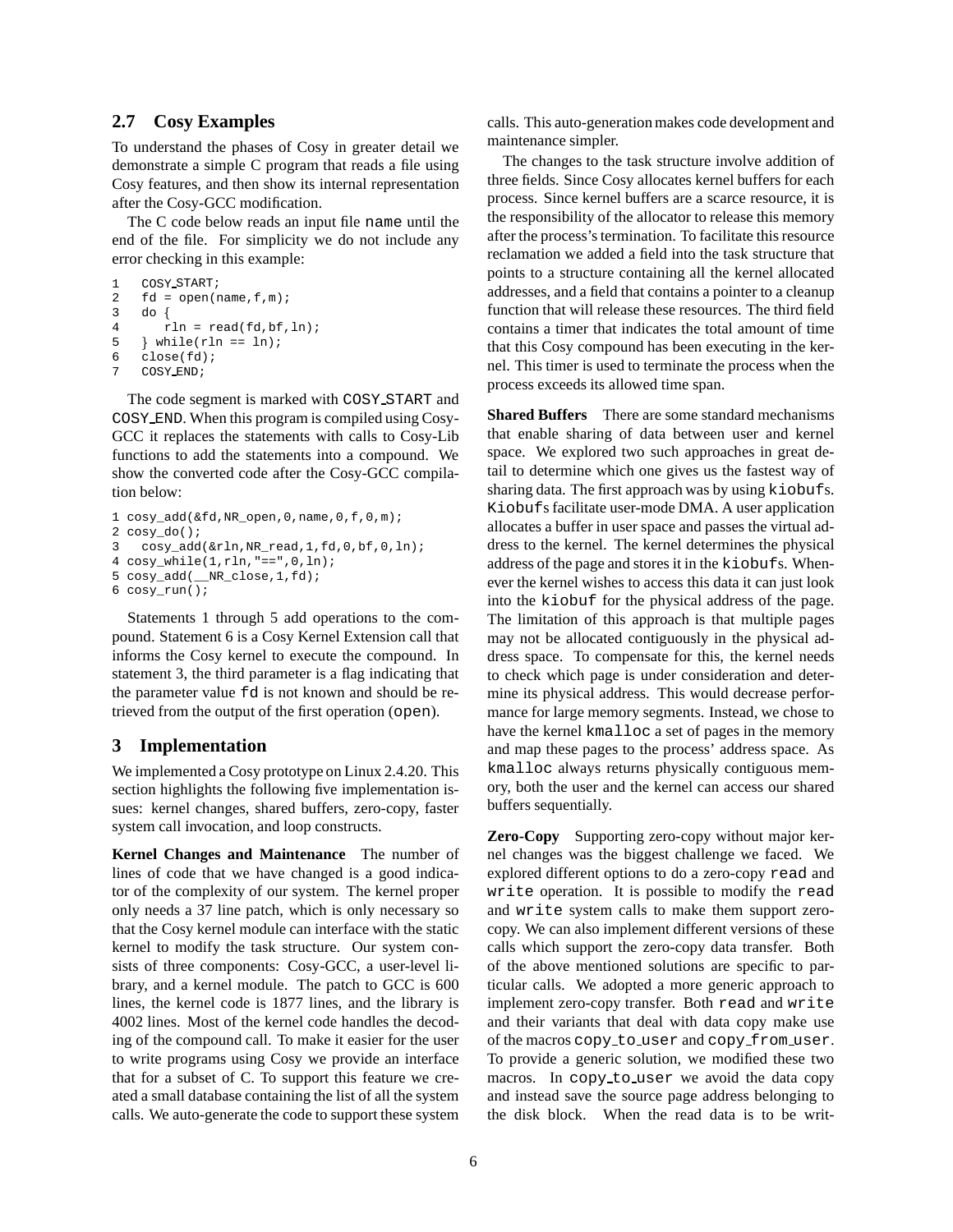ten, sys write calls copy from user to copy the data from the user buffer. At this point the address copy to user stored in the task structure is fed to the write as the source for data.

stat requires different techniques than read and write because it returns only a 64 byte structure and the mapping techniques we use for copy\_to\_user are less efficient with for segments of memory. Cosy defines cosy stat, which is a special version of sys stat that operates only on shared buffers. sys\_stat reads some information about a requested file into a kernel buffer and then copies it to a supplied user buffer. Unlike sys stat, Cosy stat writes directly into the usersupplied fast buffer, which is accessible to the user application. Thus Cosy stat avoids one data copy of the stat buffer. The user can allocate a chunk in the fast buffer by calling cosy malloc, which is then used by cosy stat to execute a zero-copy stat.

**Faster System Call Invocation** We use assembly code to speedup the invocation of system calls. The system call arguments are aligned in the shared buffer, in exactly the same order as they have to be pushed onto the kernel stack. We push them directly onto the stack using the IA32 assembly instruction pushl *param* and then call the function belonging to the system call using another assembly instruction call *sys call ptr*. This way the argument handling is more efficient. Copying of arguments into any of the local buffers is avoided. There are only 25 lines of assembly code consisting of only simple arithmetic, push, and jump instructions.

**Loop Constructs** Cosy has three forms of loops: while, do-while, and for. In the most general case a for loop is converted to an equivalent while loop, but many for loops are of the form:

for  $(i = I; i \text{ conditional } C; i \text{ += } N)$ 

In this case converting the for loop to a while loop will require three Cosy operations: the initialization (i  $= I$ ), the loop (while (i conditional C)), and the addition  $(i + = N)$ . However, if the loop is in this common form, we use a special for operator, which encodes the parameters  $I, C$ , and  $N$  into a single operation. Using a single Cosy operation avoids decoding the addition operation during each loop iteration.

### **4 Evaluation**

To evaluate the behavior and performance of compound system calls we conducted extensive benchmarking on Linux comparing the standard system call interface to various configurations using Cosy. In this section we (1) discuss the benchmarks we performed using these configurations, (2) demonstrate the overhead added by the Cosy framework using micro-benchmarks, and (3) show the overall performance on general-purpose workloads.

# **4.1 Experimental Setup**

We ran each benchmark using a subset of the following three configurations:

- 1. **VAN:** A vanilla setup where benchmarks use standard system calls, without Cosy.
- 2. **COSY:** A modified setup where benchmarks use the Cosy interface to form compounds and send them to the kernel to be executed.
- 3. **COSY-FAST:** A setup identical to the COSY setup except that it uses a fast shared buffer to avoid memory copies between user-space and kernelspace.

Our experimental testbed was a 1.7GHz Intel Pentium 4 machine with 128MB of RAM and a 36GB 10,000 RPM IBM Ultrastar 73LZX SCSI hard drive. All tests were performed on an Ext2 file system, with a single native disk partition that was the size of our largest data set to avoid interactions with rotational delay [8].

We installed the vanilla Linux 2.4.20 kernel and applied the Cosy kernel patch and the kernel preemption patch. All user activities, periodic jobs, and unnecessary services were disabled during benchmarking. We measured Cosy performance for a variety of CPU speeds. However, we only report the results for the 1.7GHz Pentium 4 because the results are not significantly different for the other CPU speeds.

We ran each experiment at least 20 times and measured the average elapsed, system, user, and I/O (wait) times. Finally, we measured the standard deviations in our experiments and found them to be small: less than 5% of the mean for most benchmarks described. We report deviations that exceeded 5% with their relevant benchmarks.

#### **4.2 Cosy Overhead**

Using the configurations mentioned in Section 4.1 we performed a getpid micro-benchmark to evaluate the efficiency and overhead of the Cosy framework. This benchmark shows the overhead involved with forming a compound and executing it using the Cosy framework. We chose getpid because it performs a minimal amount of work in the kernel.

We ran this benchmark for the VAN and COSY setups. We omitted the COSY FAST configuration because the fast buffer does not serve a purpose for getpid.

The VAN benchmark program executes a number of independent getpid system calls within a for loop. The COSY setup constructs a for loop to be decoded by cosy run and evaluated in the kernel. For each test we ran the benchmark for an exponentially increasing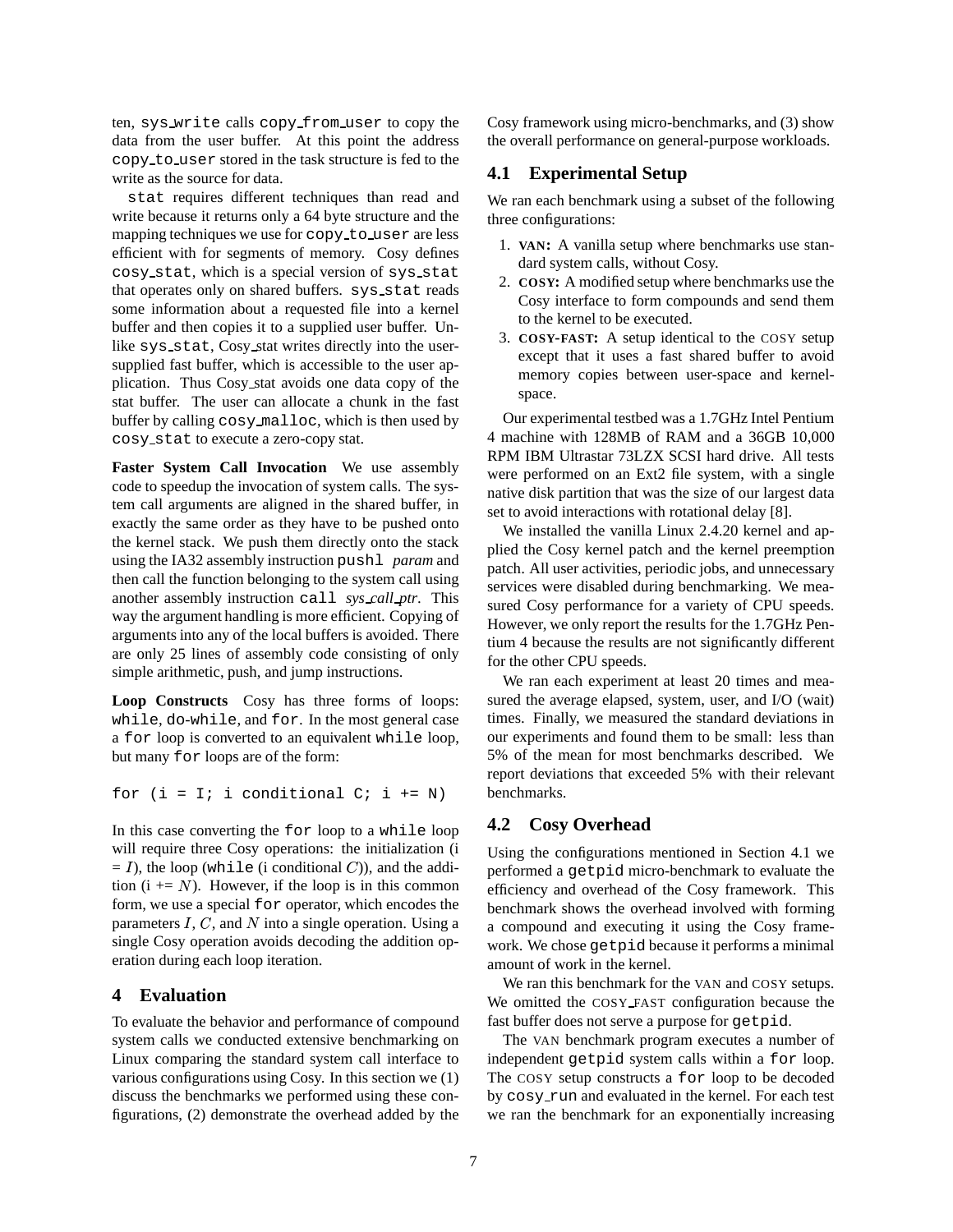number of getpid calls: 2, 4, 8, ..., 256. This helped us measure the scalability of the Cosy framework.

Figure 2 shows that COSY is more efficient than VAN. The improvements range from 12–90% in elapsed time, 36–85% in system time, and -10–100% in the user time.

When the number of getpids is 2 or less COSY shows 10% penalty in user time. This is because COSY has an overhead of creating the compound in user space. COSY adds two operations in the compound: a for loop and a system call getpid. Even if the number of getpids is increased, the size of the compound remains the same and hence the user-space overhead remains the same. On the other hand, as the number of getpids increases, the amount of work VAN does in user space increases linearly. Hence, initially when the number of getpids is small (less than 3), VAN looks better in user time; but, as the number of getpids increases, COSY performs better than VAN.

COSY shows improvement in system time, even though it is decoding and executing a loop inside the kernel. This is because the loop overhead is less costly than context switching. The benchmark indicates that even after paying the overhead of decoding a loop, COSY performs 36–85% better than VAN. The results indicate that the decoding overhead in Cosy is minimal.

Elapsed time results always show improvement, irrespective of the number of getpids. Thus, even if COSY has some overhead for small compounds in user time, the system time savings more than compensate, resulting in overall performance improvement.

### **4.3 General Purpose Benchmarks**

Using the configurations defined in Section 4.1 we conducted four general purpose benchmarks to measure the overall performance of the Cosy framework for generalpurpose workloads: database, Bonnie, ls, and grep.

**Database Simulation** In this benchmark we find the benefits of Cosy for a database-like application. We wrote a program that seeks to random locations in a file and then reads and writes to it. The total number of reads and writes is six million. We followed similar techniques as used by Bonnie [7] and pgmeter [4] to simulate the database access patterns. The ratio of reads to writes we chose is 2:1, matching pgmeter's database workload.

We used the three configurations VAN, COSY, and COSY FAST. The Cosy versions of the benchmark program create a compound and executes it for a userspecified number of iterations. This compound executes a function to generate a random number, for use as an offset into the file. The next operation in the compound is to seek to this random offset, and then read from that location. On every alternate iteration, the compound executes a write after the read. COSY FAST exploits zerocopy while reading and writing the same data, while COSY is the non-zero-copy version of the same benchmark.

We ran the benchmark for increasing file sizes. We kept the number of transactions constant at six million. We also ran this benchmark with multiple processes to determine the scalability of Cosy in a multiprocess environment.

**Bonnie** We used the Bonnie benchmark [7] to measure the benefits of Cosy's zero-copy techniques. Bonnie is a file system test that intensely exercises both sequential and random reads and writes. Bonnie has three phases. First, it creates a file of a given size by writing it one character at a time, then it rewrites the file in chunks of 4096, and then it writes the same file one block at a time. Second, Bonnie reads the file one character at a time, then a block at a time; this can be used to exercise the file system cache, since cached pages have to be invalidated as they get overwritten. Third, Bonnie forks 3 processesthat each perform 4000 random lseeks in the file, and read one block; in 10% of those seeks, Bonnie also writes the block with random data. This last phase of Bonnie simulates a random read+write behavior, often observed in database applications.

We modified Bonnie to use Cosy. In the first phase we modified the block write and rewrite sections. We skip the first section where Bonnie writes to a file using putc since it is a glibc function that uses buffered I/O and hence not applicable to Cosy. In the second phase we modified the block read section. We did not modify the third phase as we have demonstrated a database simulation application in the previous benchmark, and ours is more intense than Bonnie's. Our database benchmark simulates the database read+write patterns more accurately, because the number of write operations performed by Bonnie are less than that generally observed in database workloads [4]. Our database benchmark also runs for 30 seconds doing six million read+write transactions. The third phase of Bonnie executes just 4000 transactions, which takes less than one second.

For the first Bonnie phase we used two configurations, VAN and COSY FAST, where we compare fastread and rewrite performance. COSY FAST is useful in the first phase as both fastread and rewrite exploit the zero-copy techniques. When performing block data writes in the second phase it is not possible to save any data copies. This is why we use VAN and COSY for the second phase. We ran the benchmarks for exponentially increasing file sizes from 4–512MB.

**ls** Listing directory contents can be enhanced by the Cosy framework. Here we benchmarked our own Cosy ls program and compared it to a standard ls program. We ran this program with the  $-1$  option in order to force ls to make a stat system call for each file listed.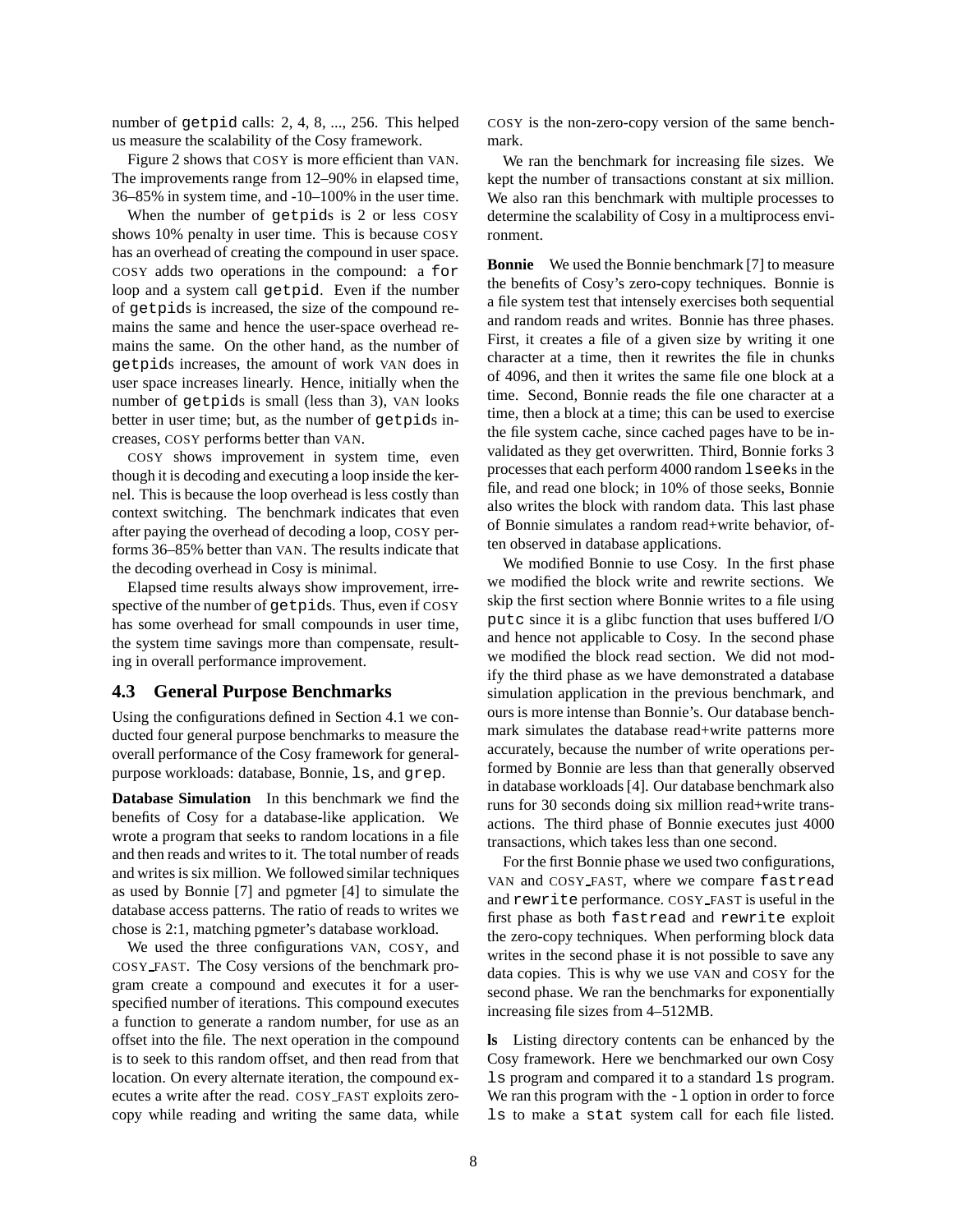

*Figure 2: Elapsed, system, and user time percentage improvements of* COSY *over* VAN *for getpid.*

We used all three configurations defined in Section 4.1: VAN, COSY, and COSY FAST.

The Cosy versions of the 1s benchmark program creates a compound that performs getdents and uses its results to determine the entries to be stated. This compound is then sent to the kernel for execution. The COSY FAST benchmark uses a special cosy stat system call, which is a zero-copy version of the generic stat system call (automatically selected by Cosy-GCC). We performed this benchmark to show the effectiveness of new Cosy system calls. We benchmarked ls with cold cache to test the performance of the special Cosy systems calls under a worst-case scenario.

For each configuration we ran this benchmark for 5000 and 50000 files and recorded the elapsed, system, and user times. We unmounted and remounted the file system between each test to ensure cold cache.

**grep** grep is another common user application that can benefit from Cosy. grep represents the class of applications that read a lot of data and work on that data without modifying it. In this regard, it is similar to checksumming or volume rendering applications [31].

We used three configurations VAN, COSY, and COSY FAST to analyze the performance of grep. The Cosy versions of the grep benchmark create a compound that opens a specified file, reads each 4096 byte chunk, executes a user-supplied function that searches the chunk for a particular string, and repeats this process until an end-of-file is reached. This process is repeated for a specified number of files using a for loop. The difference between the two versions of these Cosy benchmarks is that COSY copies the chunk back to the user-space, while COSY FAST works on the kernel buffer avoiding the copy back to user space.

We ran this benchmark for an increasing number of 8K files; however, we plot the graphs against the total size of data read. The total size of data varies from 128K to 2MB. We chose a file size of 8K as it is observed that most accessed files are small [20].

#### **4.4 General Purpose Benchmarks Results**

**Database Simulation** Both versions of Cosy perform better than VAN. COSY FAST shows a 64% improvement, while COSY shows a 26% improvement in the elapsed time as seen in Figure 3. COSY FAST is better than COSY by 38%. This additional benefit is the result of the zero-copy savings. The improvements achieved are stable even when the working data set size exceeds system memory bounds, since the I/O is interspersed with function calls.

Figure 4 shows the absolute elapsed and system times for the database benchmark. We show absolute times to understand the extent of saving achieved by the application. COSY FAST is 20 seconds faster than VAN and 12 seconds faster than COSY. In the user time both versions of Cosy perform better than VAN, saving over 6 seconds. We do not report the I/O (wait) time for this test, because the I/O is interspersed with CPU usage, and hence insignificant (less than 1%).

We also tested the scalability of Cosy, when multiple processes are modifying a file concurrently. We repeated the database test for 2 and 4 processes. We kept the total number of transactions performed by all processes together fixed at six million. We compared these results with the results observed for a single process. We found the results were indistinguishable and they showed the same performance benefits of 60–70%. This demonstrates that Cosy is beneficial in a multiprocessor environment as well.

**Bonnie** We explain the results of Bonnie in three phases: fastread, rewrite, and fastwrite.

As shown in Figure 5(a), the Cosy version of fastread showed a considerable performance improvement of 80%, until it is bound by the amount of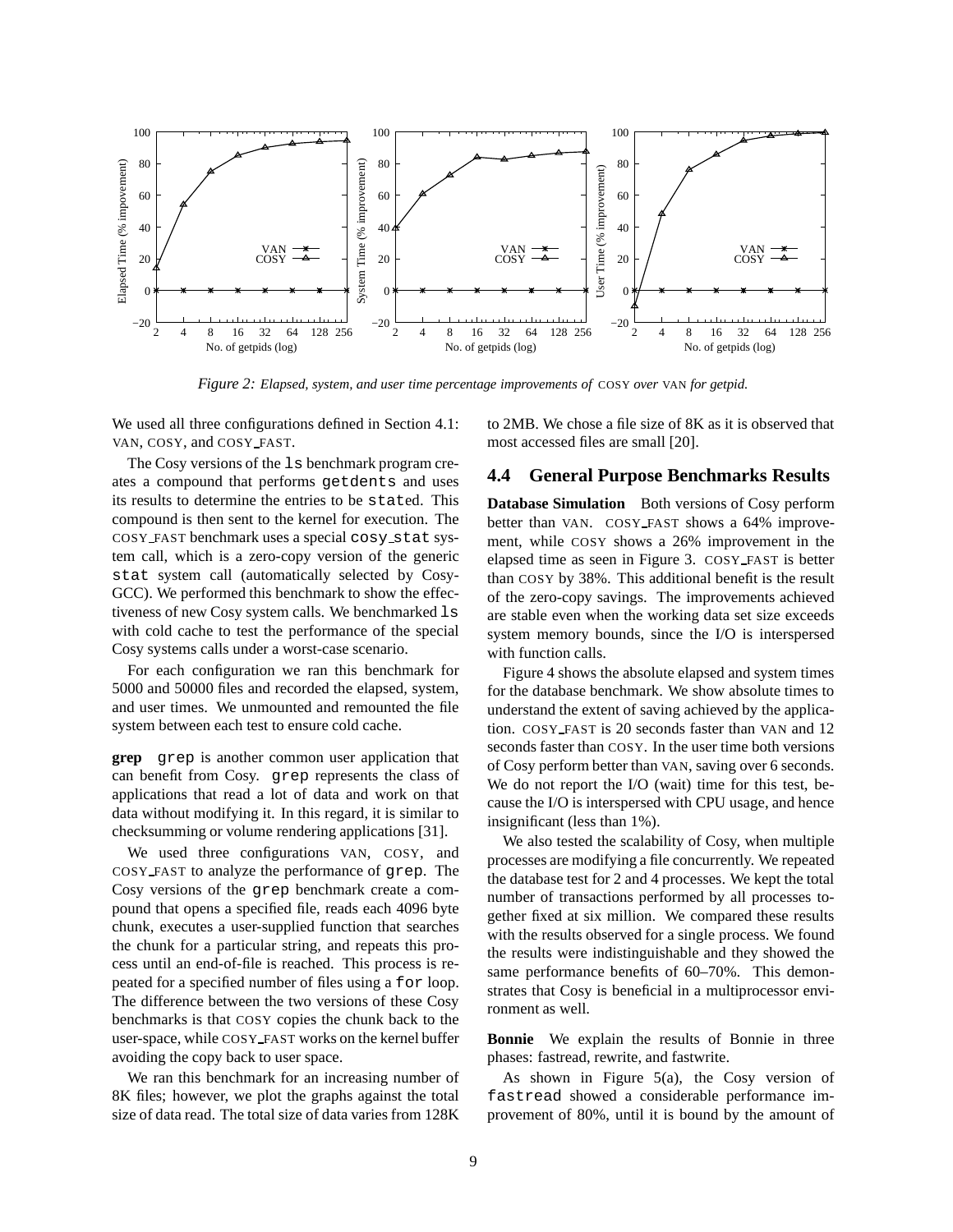

*Figure 3: Elapsed and system time percentage improvements for the Cosy database benchmark (over* VAN*).*



*Figure 4: Absolute elapsed and system times for the Cosy database benchmark.*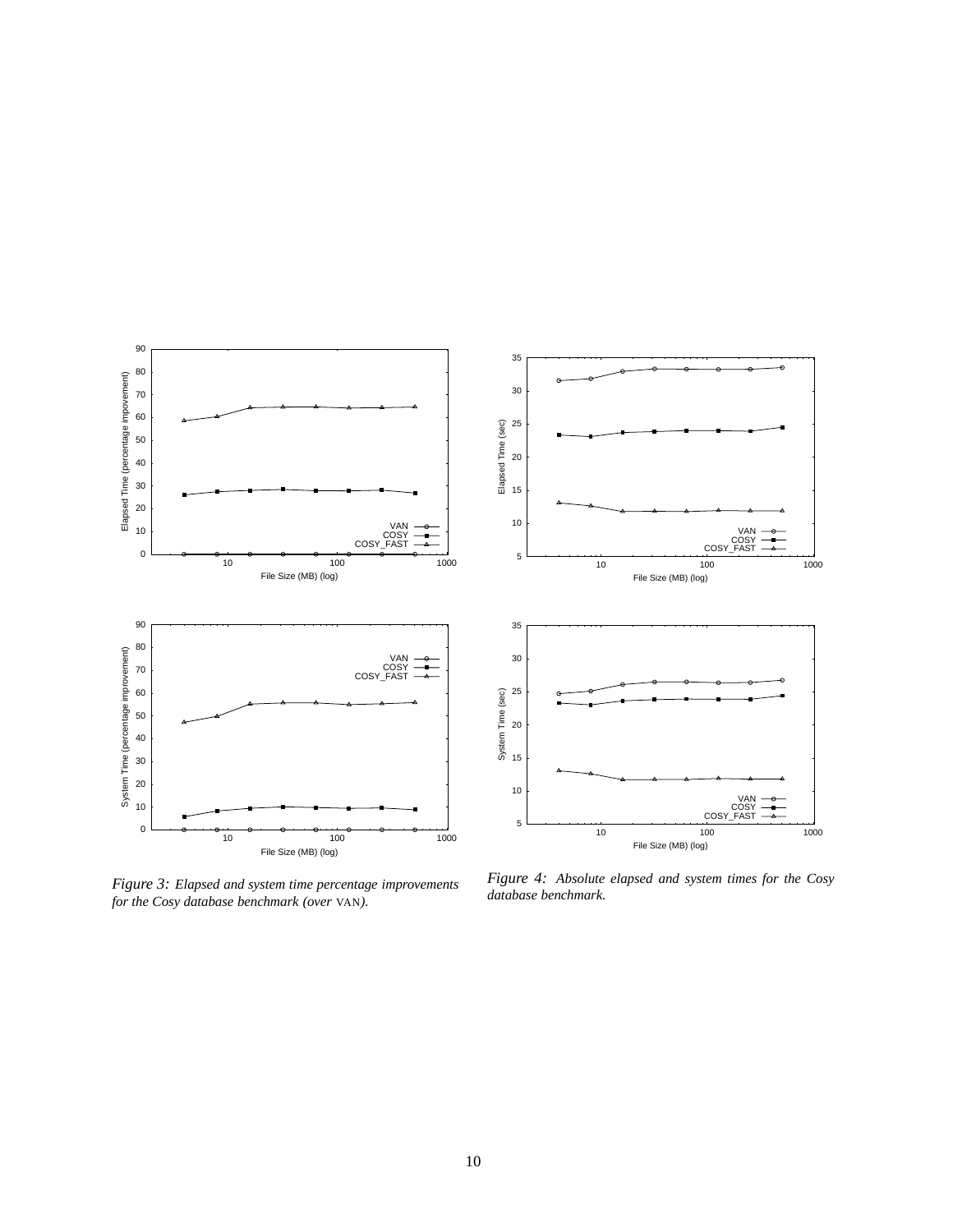available memory (in this case 128MB). Cosy provides savings in system time by avoiding unnecessary data copies. When an application triggers heavy I/O activity, the savings achieved by Cosy become less significant when compared to I/O time. Hence, we observed the drop in the performance improvement at 128MB.

The rewrite phase using Cosy shows performance benefits of 30–90% over the VAN. COSY FAST exploits the zero-copy technique to bypass the data copy back to the user. The major improvement comes from savings in system time. The drop in improvement occurs when the benchmark begins to fill up the memory as indicated by Figure 5(b).

Figure 5(c) indicates that the Cosy version of fastwrite is better than VAN by 45–90% for file sizes up to 64MB. When the benchmark begins to fill available system memory (128MB), the performance gains observed in Cosy are overshadowed by the increasing I/O time and by Linux's page flushing algorithm (suspend all process activity and purge caches aggressively). fastwrite is an I/O-intensive benchmark. Currently, Cosy is not designed to help with I/O; hence, as the I/O activity increases, the Cosy performance benefits become less significant.

**ls** Figure 6 shows the system, user, and elapsed times taken by VAN, COSY, and COSY FAST for listing of 5000 and 50000 files. COSY shows an 8% improvement over VAN. COSY FAST performs 85% better than VAN for both the cases. The results indicate that Cosy performs well for small as well as large workloads, demonstrating its scalability.



*Figure 6: Elapsed, system, and user times for the Cosy* ls -l *benchmark. Note the left and right side of the graph use different scales.*

System time savings for COSY are small when compared to COSY FAST. COSY FAST uses the zero-copy version of stat and hence it is faster than the non-zerocopy version (COSY). We performed this benchmark with a cold cache. The improvements in the COSY FAST results indicate that Cosy is useful even when the data is not present in memory, provided the amount of I/O involved is small.





*Figure 7: Elapsed time percentage improvements for the Cosy* grep *benchmark (compared to* VAN*).*

The system time for the Cosy versions of grep is large compared to VAN. System time is primarily composed of three components, (1) the time taken by inmemory data copies, (2) the time taken by the usersupplied function, and (3) other system call and Cosy overhead. In the Cosy versions of grep, major chunks of code are executed in the kernel, resulting in an increase in the system time taken by user functions. However, the user time for the Cosy versions of grep is reduced by that same amount. The savings in data copies (a component of system time) and in user time more than compensate for the increase in system time due to the user function. From this result we can conclude that even if the system time increases, the overall performance can be improved as a result of savings in data copies and user time.

#### **5 Related Work**

The related work section is divided into three parts: composing multiple operations into a single call, zerocopy techniques, and security techniques for executing user code in kernel mode.

#### **5.1 Composition of Operations**

The networking community has long known that better throughput can be achieved by exchanging more data at once than repeatedly in smaller units. Analysis of NFSv2 traffic has shown that a large fraction of RPC calls use a READDIR operation followed by many GETATTR operations [26, 32]. To improve its performance, the NFSv3 protocol includes a new RPC pro-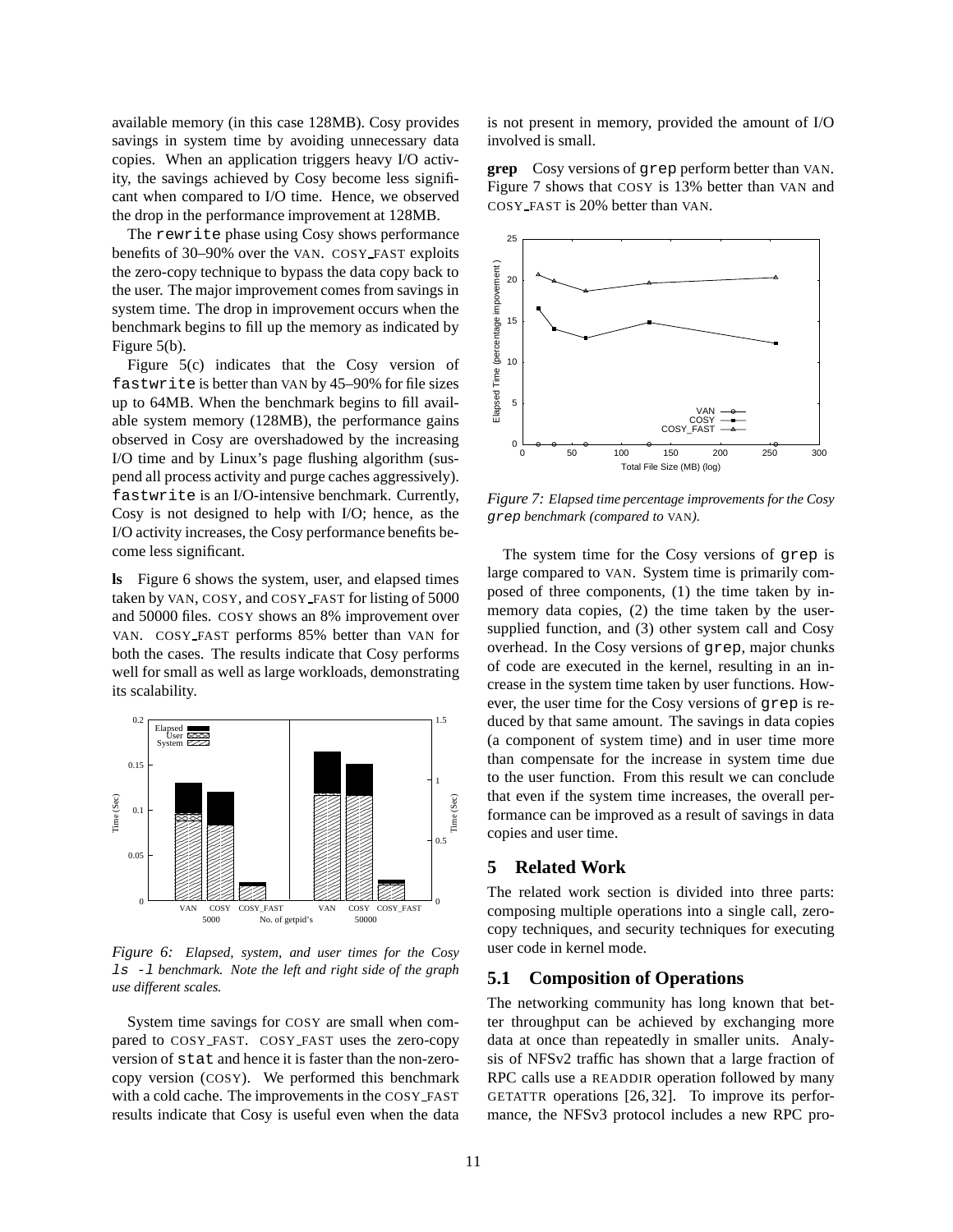

Figure 5: Elapsed time percentage improvements for the Cosy Bonnie fastread, rewrite, and fastwrite benchmark (Compared to VAN*).*

cedure called READDIRPLUS [5]. This procedure combines READDIR and GETATTR from NFSv2: in one operation, READDIRPLUS reads the contents of a directory and returns both the entries in that directory and the attributes for each entry. The NFSv4 design took this idea a step further by creating simple *Compound Operations* [24]. An NFSv4 client can combine any number of basic NFS operations into a single compound message and send that entire message to an NFSv4 server for processing. The NFSv4 server processes each operation in the compound in turn, returning results for each operation in one reply. Aggregation of NFSv4 operations can provide performance benefits over slow network channels. In the context of system calls, the slow channels that prohibit the user application from getting optimal performance are context switches and data copies. We apply the idea of aggregation to make the slow channel more efficient, thereby improving the performance of applications.

Many Internet applications such as HTTP and FTP servers often perform a common task: read a file from disk and send it over the network to a remote client. To achieve this in user level, a program must open the file, read its data, and write it out on a socket. These actions require several context switches and data copies. To speed up this common action, several vendors created a new system call that can send a file's contents to an outgoing socket in one operation. AIX and Linux use a system call called sendfile() and Microsoft's IIS has a similar function named TransmitFile(). HTTP servers using such new system calls report performance improvements ranging from 92% to 116% [12]. sendfile() and similar system calls require additional effort for each new system call. Many systems also have a limit on the number of system calls that can be easily integrated into the kernel. Just as the transition from NFSv3 to NFSv4 recognized that not every conceivable compound should require a new operation, Cosy can create new compounds without the need for additional kernel modifications or many new system calls.

# **5.2 Zero-Copy Techniques**

Zero-copy is an old concept and many ideas have been explored by researchers in different contexts. The essence of all of these attempts is to build a fast path between the user application, the kernel and the underlying device. IBM's adaptive fast path architecture [12] aims to improve the efficiency of network servers using a zero-copy path by keeping the static contents in a RAMbased cache. Zero-copy had also been used on file data to enhance the system performance by doing intelligent I/O buffer management (known as *fast buffers*) [15] and data transfer across the protection domain boundaries. The fast buffer facility combines virtual page remapping with shared virtual memory. *Tux* is a commercially available in-kernel Web server that utilizes zero-copy techniques for network and disk operations [19]. Different zero-copy techniques are useful for different applications. We studied these zero-copy techniques and adopted some of them. Cosy provides a generalized interface to utilize these zero-copy techniques.

# **5.3 Kernel Space Execution of Untrusted Code**

*Typed Assembly Language* (TAL) is an approach toward safe execution of user programs in kernel mode [28]. TAL is a safe kernel mode execution mechanism. The safety is verified through the type checker, thus relying on static code checking to avoid runtime checking. Still, array bounds checking (similar to BCC [3]) is done at runtime adding overhead. In our approach, we use hard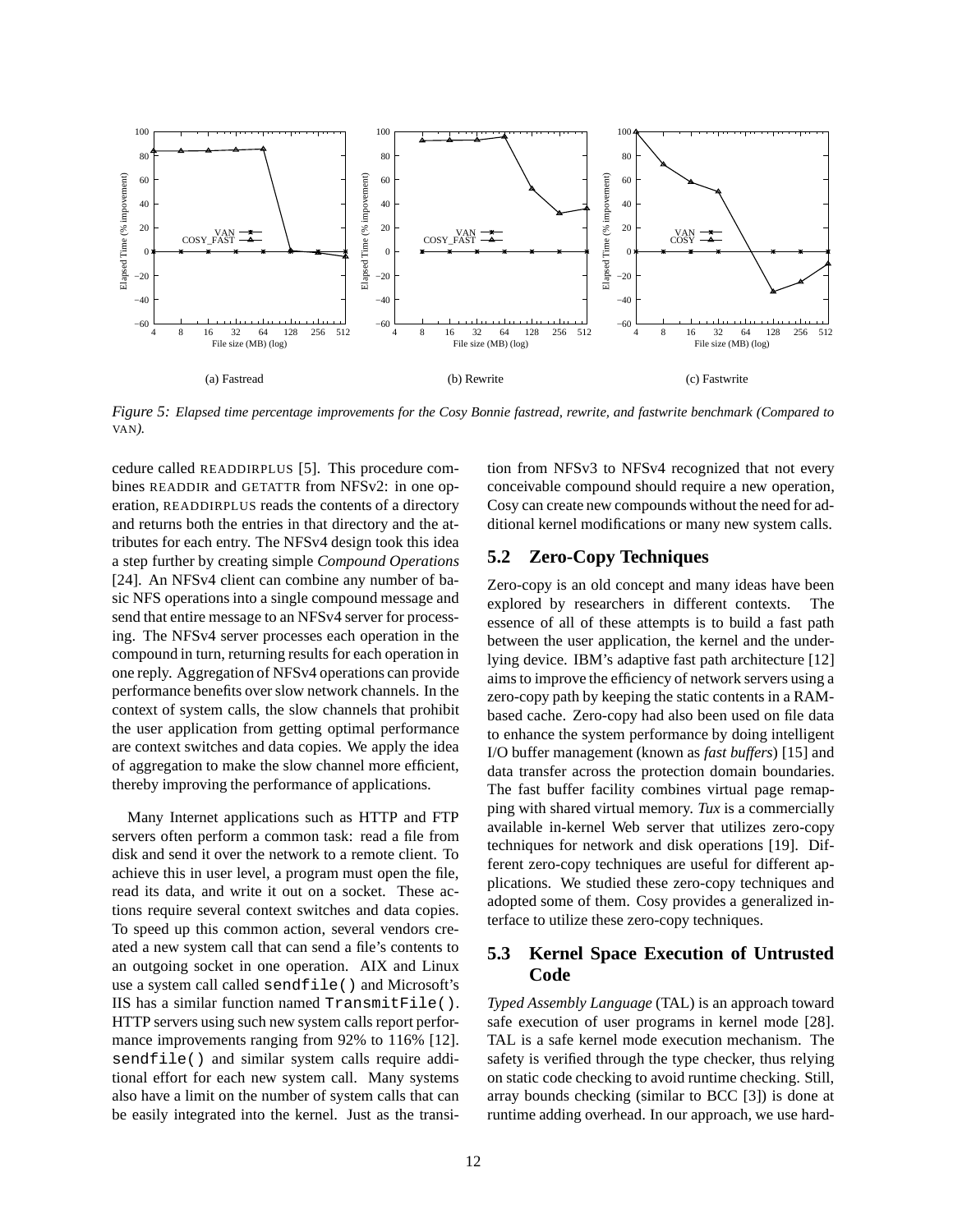ware security mechanisms such as segmentation to protect against malicious memory references [6]. This reduces runtime overhead.

Extensible operating systems like SPIN [2], ExoKernel [9, 11], and VINO [22] let an application apply certain customizations to tailor the behavior of the operating system to the needs of the application. The goal of the research in this area is to let applications extend the behavior of the system without compromising the integrity and safety of the system.

The ExoKernel allows users to describe the on-disk data structures and the methods to implement them. ExoKernels provide application specific handlers (ASHs) [30] that facilitate downloading code into the kernel to improve performance of networking applications.

SPIN allows the downloading and running of typesafe Modula-3 code. Depending upon the application SPIN can be extended by adding a new extension written in Modula-3. Extensions add special features to the existing operating system in order to enhance the performance of the application.

VINO shares a similar goal as that of the ExoKernel or SPIN. VINO allows extensions written in C or C++ to be downloaded into the kernel. VINO uses fault isolation via software to ensure the safety of the extensions [23]. It also uses a safe compiler developed at Harvard to validate memory accesses in the extension. This compiler also assures protection against self-modifying code. Cosy shares many commonalities with this work such as compiler-assisted techniques to ensure the safety of the untrusted code. Cosy, however, uses hardwareassisted fault isolation.

The problem with these approaches is their specialization: using specialized operating systems that are not widely used, or requiring languages that are not common. Conversely, Cosy is prototyped on a common operating system (Linux) and it supports a subset of a widely used language (C).

Lucco uses the software fault isolation [29] to run applications written in any language securely in the kernel. They use a binary rewriting technique to add explicit checks to verify the memory accesses and branch addresses. We provide similar guarantees but instead of using software based memory validation, we use the x86 segmentation feature to achieve the same goal. Software checks add overhead when working with extensions involving movement across multiple segments.

Proof carrying code [14] is another technique that allows the execution of untrusted code without adding runtime checks. While compiling the code, it is verified against a given policy. If the code satisfies that policy, then a proof is attached. The proof is verified quickly during runtime. For very complex code, generating a safety proof may be an undecidable task [14]; because of this, tedious hand-crafting of code may be necessary.

Packet filters also address the problem of porting user code to the kernel [10, 21]. Mogul et. al. and the BSD packet filter improve the performance of user-level network protocols by making use of a kernel resident, protocol independent packet filter. The concept of a packet filter is inherently limited to network protocols. It is useful under special circumstances; however, it is not meant to be sufficiently general to apply to all sorts of user applications. Our approach provides a more generic API which is not present in the packet filter.

Java 2 Micro Edition is designed to function as an operating system for embedded devices. Devices such as cellular phones, handhelds, and consumer electronics can download code and then safely execute it [27]. Java converts source code into an intermediate form to be interpreted by a Java Virtual Machine within a sandbox. Both Java and Cosy provide safety through runtime checking. Java, however, interprets its byte code and allows for a greater variety of extensions; Cosy simply decodes instructions passed to it from user space.

One closely-related work to ours is Riesen's use of kernel extensions to decrease the latency of user level communication [18]. The basic idea in both approaches is to move user code into the kernel and execute it in kernel mode. Riesen's proposal discusses various approaches that are adopted to address this problem. It compares various methods to achieve improved performance and then proposes to use the approach of a kernel embedded interpreter to safely introduce untrusted user-level code into the kernel. Riesen discusses the use of complier techniques to convert a C program into intermediate low-level assembly code that can be directly executed by the interpreter residing inside the kernel. Riesen's work differs from ours in that we do not interpret code to be loaded into the kernel but rather encode several calls into one structure. Unfortunately, Riesen's work was neither officially published nor completed and hence results are not available for comparison.

#### **6 Conclusions**

Our work has the following three contributions:

- We provide a generic interface to several zero-copy techniques. Thus many applications can benefit from Cosy.
- Cosy supports a subset of a widely-used language, namely C, making Cosy easy to work with. Cosy allows loops, arithmetic operations, and even function calls, thus allowing a wide range of code to be moved into the kernel.
- We have prototyped Cosy on Linux, which is a commonly-used operating system. Many widelyused user applications exist for Linux. We show improvement in the performance of such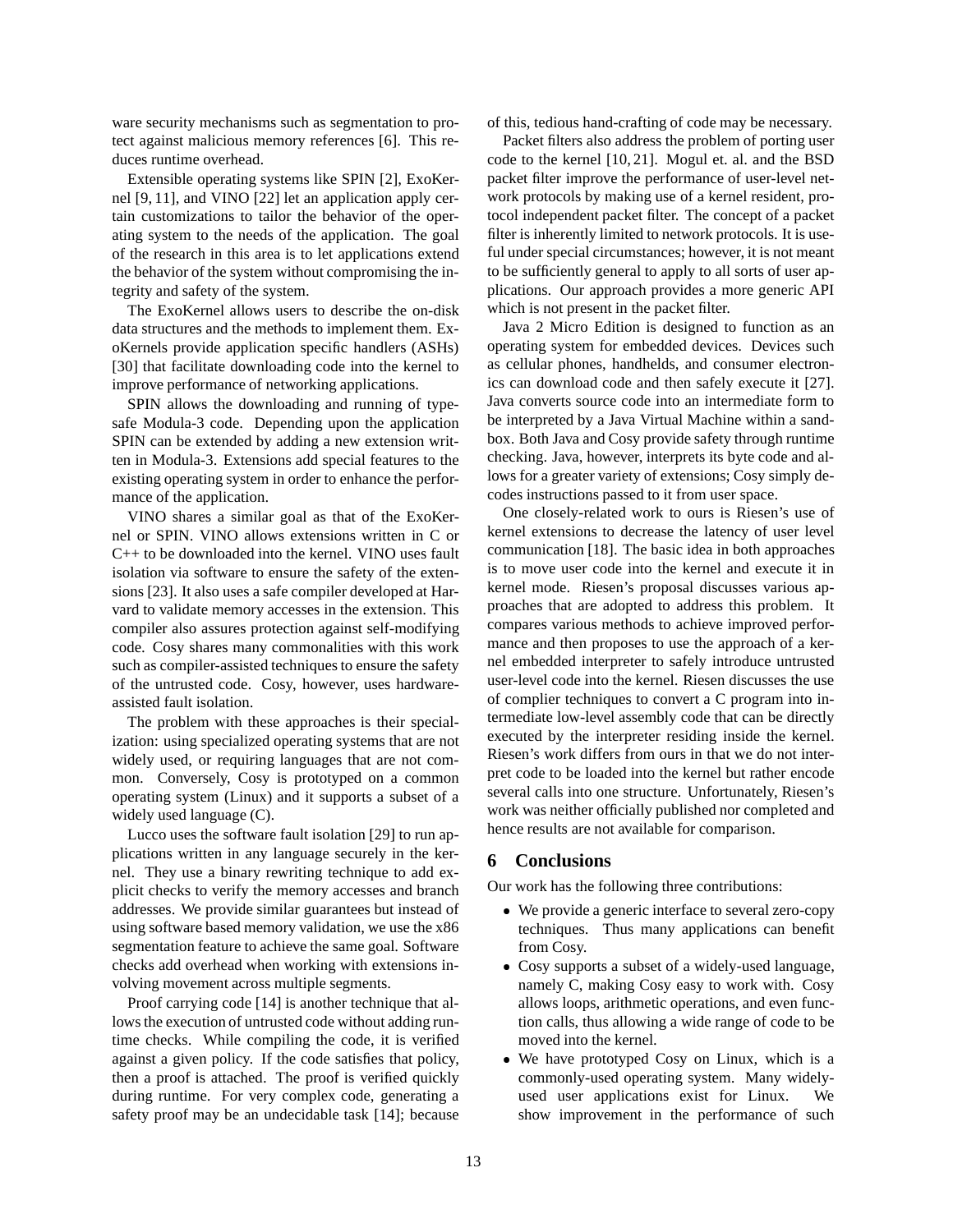commonly-used applications. This improvement is achieved without compromising safety.

We have prototyped the Cosy system in Linux and evaluated it under a variety of workloads. Our microbenchmarks show that individual system calls are sped up by 40–90% for non-I/O bound common user applications. Moreover, we modified popular user applications that exhibit sequential or random access patterns (e.g., a database) to use Cosy. For non-I/O bound applications, with just very minimal code changes, we achieved a performance speedup of up to 20–80% over that of unmodified versions of these applications

### **6.1 Future Work**

The Cosy work is an important step toward the ultimate goal of being able to execute unmodified Unix/C programs in kernel mode. The major hurdles in achieving this goal are safety concerns.

We plan to explore heuristic approaches to authenticate untrusted code. The behavior of untrusted code will be observed for some specific period and once the untrusted code is considered safe, the security checks will be dynamically turned off. This will allow us to address the current safety limitations involving self-modifying and hand-crafted user-supplied functions.

Intel's next generation processors are designed to support security technology that will have a protected space in main memory for a secure execution mode [17]. We plan to explore such hardware features to achieve secure execution of code in the kernel with minimal overhead.

To extend the performance gains achieved by Cosy, we are designing an I/O-aware version of Cosy. We are exploring various smart-disk technologies [25] and typical disk access patterns to make Cosy I/O conscious.

#### **7 Acknowledgments**

This work was partially made possible by an NSF CA-REER award EIA-0133589, and HP/Intel gifts numbers 87128 and 88415.1.

The work described in this paper is Open Source Software and is available for download from ftp://ftp.fsl.cs.sunysb.edu/pub/cosy.

# **References**

- [1] E. W. Anderson and J. Pasquale. The performance of the container shipping i/o system. In *Proceedings of the 15th ACM Symposium on Operating System Principles (SOSP '95)*, Copper Mountain Resort, CO, December 1995. ACM SIGOPS.
- [2] B. Bershad, S. Savage, P. Pardyak, E. G. Sirer, D. Becker, M. Fiuczynski, C. Chambers, and S. Eggers. Extensibility, safety, and performance in the SPIN operating system. In *Proceedings of the 15th ACM Symposium on Operating System Principles (SOSP '95)*,

pages 267–284, Copper Mountain Resort, CO, December 1995. ACM SIGOPS.

- [3] H. T. Brugge. The BCC home page. http://web. inter.NL.net/hcc/Haj.Ten.Brugge, 2001.
- [4] R. Bryant, D. Raddatz, and R. Sunshine. PenguinoMeter: A New File-I/O Benchmark for Linux. In *Proceedings of the 5th Annual Linux Showcase & Conference*, pages 5–10, Oakland, CA, November 2001.
- [5] B. Callaghan, B. Pawlowski, and P. Staubach. NFS Version 3 Protocol Specification. Technical Report RFC 1813, Network Working Group, June 1995.
- [6] T. Chiueh, G. Venkitachalam, and P. Pradhan. Integrating segmentation and paging protection for safe, efficient and transparent software extensions. In *Proceedings of 17th ACM Symposium on Operating Systems Principles (SOSP '99)*, pages 140–153, Kiawah Island Resort, near Charleston, SC, December 1999. ACM SIGOPS.
- [7] R. Coker. The Bonnie home page. www. textuality.com/bonnie, 1996.
- [8] D. Ellard and M. Seltzer. NFS Tricks and Benchmarking Traps. In *Proceedings of the Annual USENIX Technical Conference, FREENIX Track*, pages 101–114, June 2003.
- [9] D. Engler, M. F. Kaashoek, and J. O'Toole Jr. Exokernel: An operating system architecture for applicationlevel resource management. In *Proceedings of the 15th ACM Symposium on Operating System Principles (SOSP '95)*, pages 251–266, Copper Mountain Resort, CO, December 1995. ACM SIGOPS.
- [10] J. C. Mogul and R. F. Rashid and M. J. Accetta. The packet filter: An efficient mechanism for user-level network code. In *Proceedings of the 11th ACM Symposium on Operating System Principles (SOSP '87)*, November 1987.
- [11] M. F. Kaashoek, D. R. Engler, G. R. Ganger, H. M. Briceño, R. Hunt, D. Mazières, T. Pinckney, R. Grimm, J. Jannotti, and K. Mackenzie. Application performance and flexibility on exokernel systems. In *Proceedings of 16th ACM Symposium on Operating Systems Principles*, pages 52–65, October 1997.
- [12] P. Joubert R. King, R. Neves, M. Russinovich, and J. Tracey. High-Performance Memory-Based Web Servers: Kernel and User-Space Performance. In *Proceedings of the Annual USENIX Technical Conference*, pages 175–187, June 2001.
- [13] O. Krieger, M. Stumm, and R. C. Unrau. The alloc stream facility: A redesign of application-level stream i/o. *IEEE Computer*, 27(3):75–82, March 1994.
- [14] G. Necula and P. Lee. Safe Kernel Extension Without Run-Time Checking. In *Proceedings of the 2nd Symposium on Operating Systems Design and Implementation (OSDI '96)*, pages 229–243, October 1996.
- [15] P. Druschel and L. Peterson. Fbufs: A high-bandwidth cross-domain transfer facility. In *Proceedings of the 14th ACM Symposium on Operating System Principles (SOSP '93)*, December 1993.